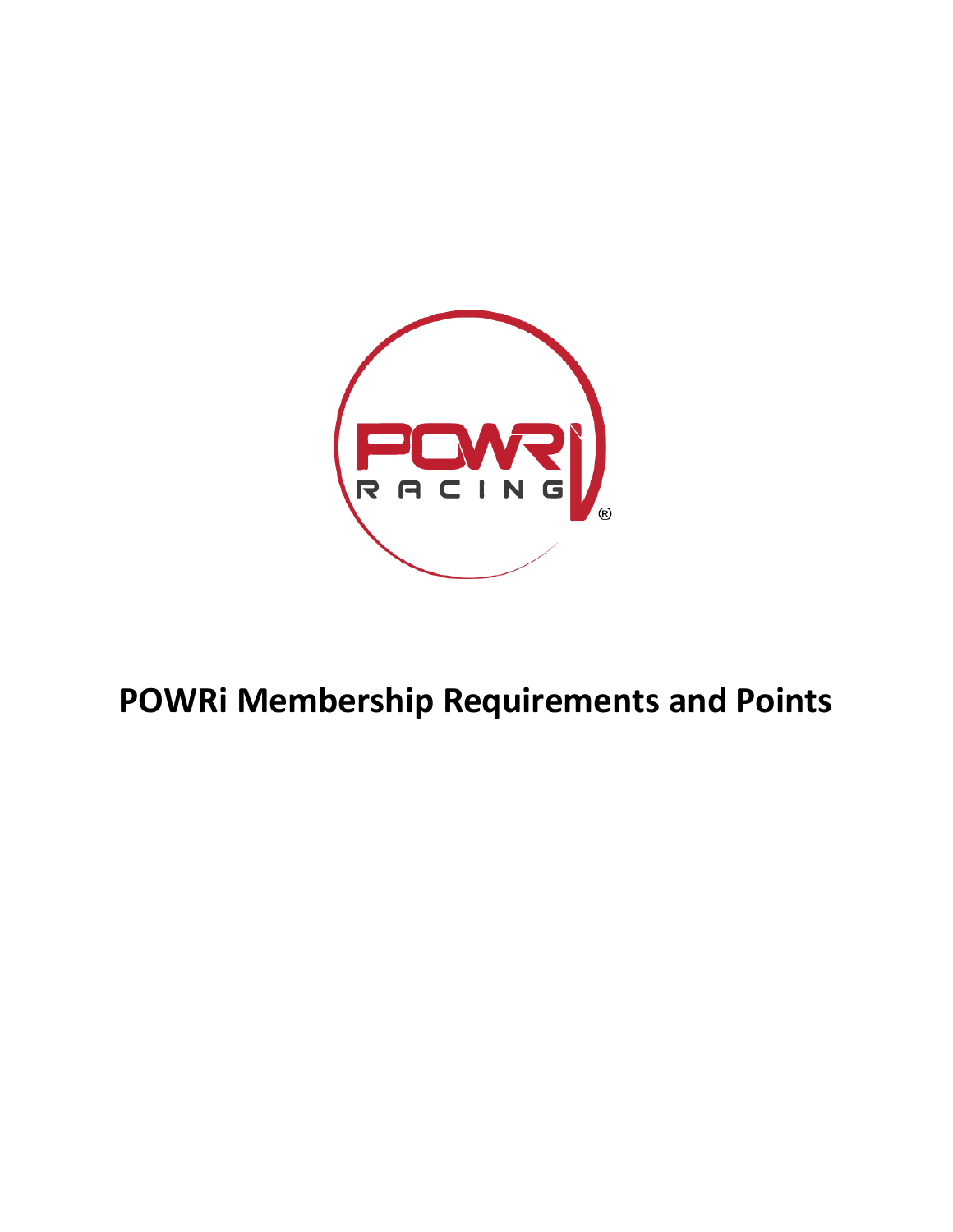## I. MEMBERSHIP REQUIREMENTS

- A. No person shall be discriminated against because of sex, race, religion, or national origin.
- B. Levels of Membership are as follows:
	- 1. Full Membership: Will earn POWRi championship points, be eligible for any contingency awards if all requirements are met, and have coverage under the secondary insurance plan (with the exception of Associate Membership, which is a non-competition membership).
	- 2. Temporary Permit: Will be required for non-POWRi member entrants for any POWRi sanctioned race. A temporary permit holder is not eligible for any POWRi championship points or any contingency awards and will not be covered by the secondary insurance plan.
- II. ROOKIE OF THE YEAR: In order to qualify for Rookie of the Year, a participant must be approved by the Director of Competition. The definition of "rookie" will be determined by the Director of Competition.
- III. POINTS AND POINT FUND
	- A. All competitors will start each race season with zero points.
	- B. **Points will be awarded only to registered POWRi members and are non-transferable.**
	- C. POWRi points will be given for each sanctioned event in the following manner:

| Feature         |     |
|-----------------|-----|
| 1 <sup>st</sup> | 300 |
| 2nd             | 290 |
| 3rd             | 280 |
| 4th             | 270 |
| 5th             | 260 |
| 6th             | 250 |
| 7th             | 240 |
| 8th             | 230 |
| 9th             | 220 |
| 10th            | 210 |
| 11th            | 200 |
| 12th            | 190 |
| 13th            | 180 |
| 14th            | 170 |
| 15th            | 160 |
| 16th            | 150 |
| 17th            | 140 |